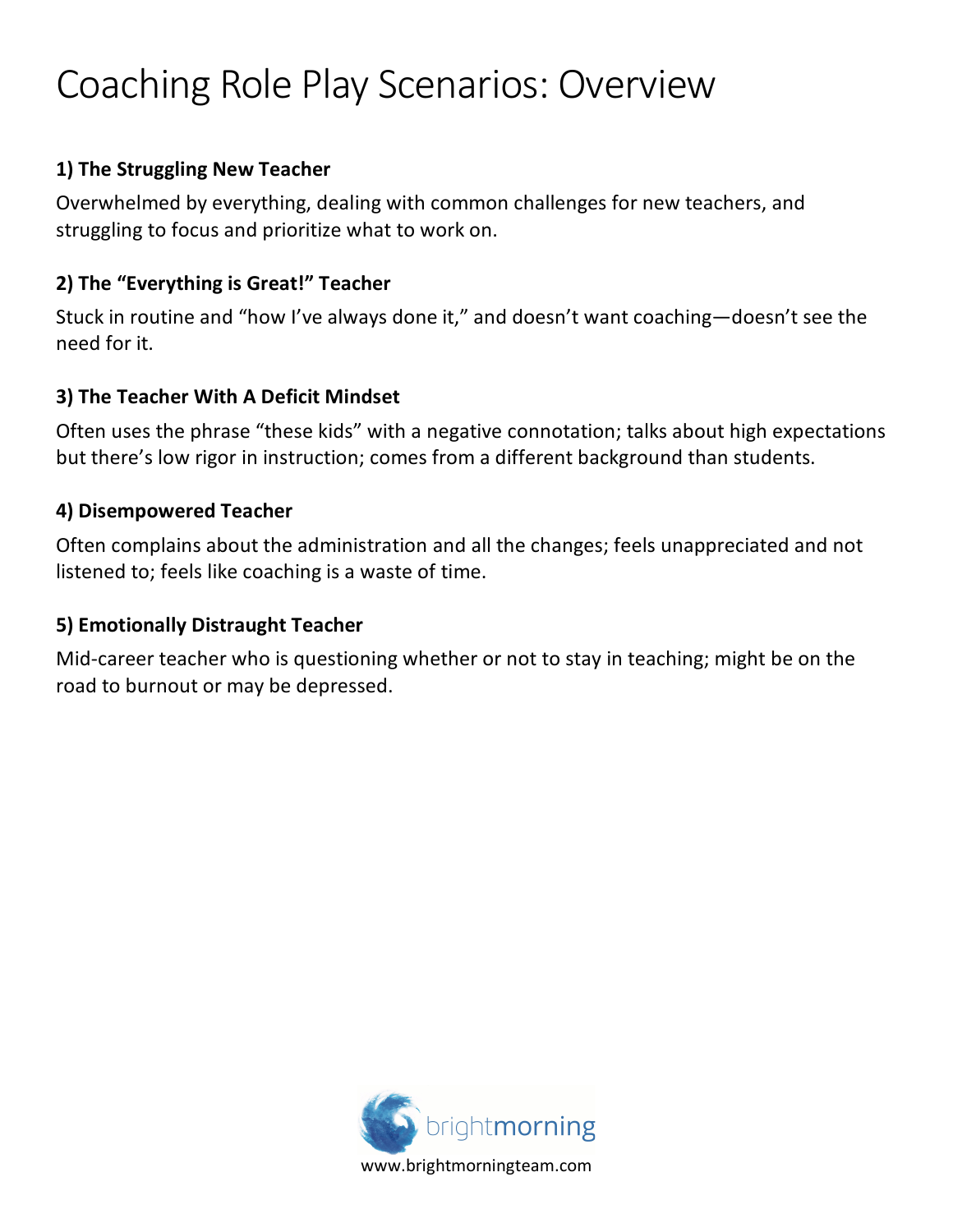# *Coaching Role Play Scenarios:* **1) STRUGGLING NEW TEACHER**

**Description:** You are a first-year teacher struggling with the workload and the emotional strain of teaching. You're new to the community that you're teaching in. You feel like you're underserving your students because you're so new and struggling and you are questioning whether you should be a teacher. You've wanted to be a teacher for a long time—and although you knew it would be hard, you didn't think it would be *this* hard*.*

You're dealing with many of common challenges—prioritizing, keeping track of assessments, report cards, other deadlines and administrative work, occasionally managing the classroom, keeping your classroom organized, and so on. You're also not seeing the results you want to be seeing from your students—it seems like they aren't learning as fast as you'd hoped and you're not sure why.

Sometimes when you talk to your coach you go all over the place—from worrying about whether you are doing right by your kids to complaining about the colleagues who talk poorly about kids. When you're asked what you want to work on in coaching, you sometimes suggest things like Project Based Learning, Socratic Seminars, or other things you've heard about that you feel you should offer your students. Overall, you trust your coach and have a good relationship with her. She was assigned to you because you're a first year teacher.

Your strengths are your passion for teaching, your commitment, and your enthusiasm.

**Timeline:** This conversation takes place in mid-November of your first year teaching.

- The grade level and content for this teacher is up to you.
- You are welcome to "be" anyway that you want—get really emotional if you want, or be more withdrawn and less communicative.
- You're a bit impatient with yourself—and hard on yourself. You might have perfectionist tendencies.

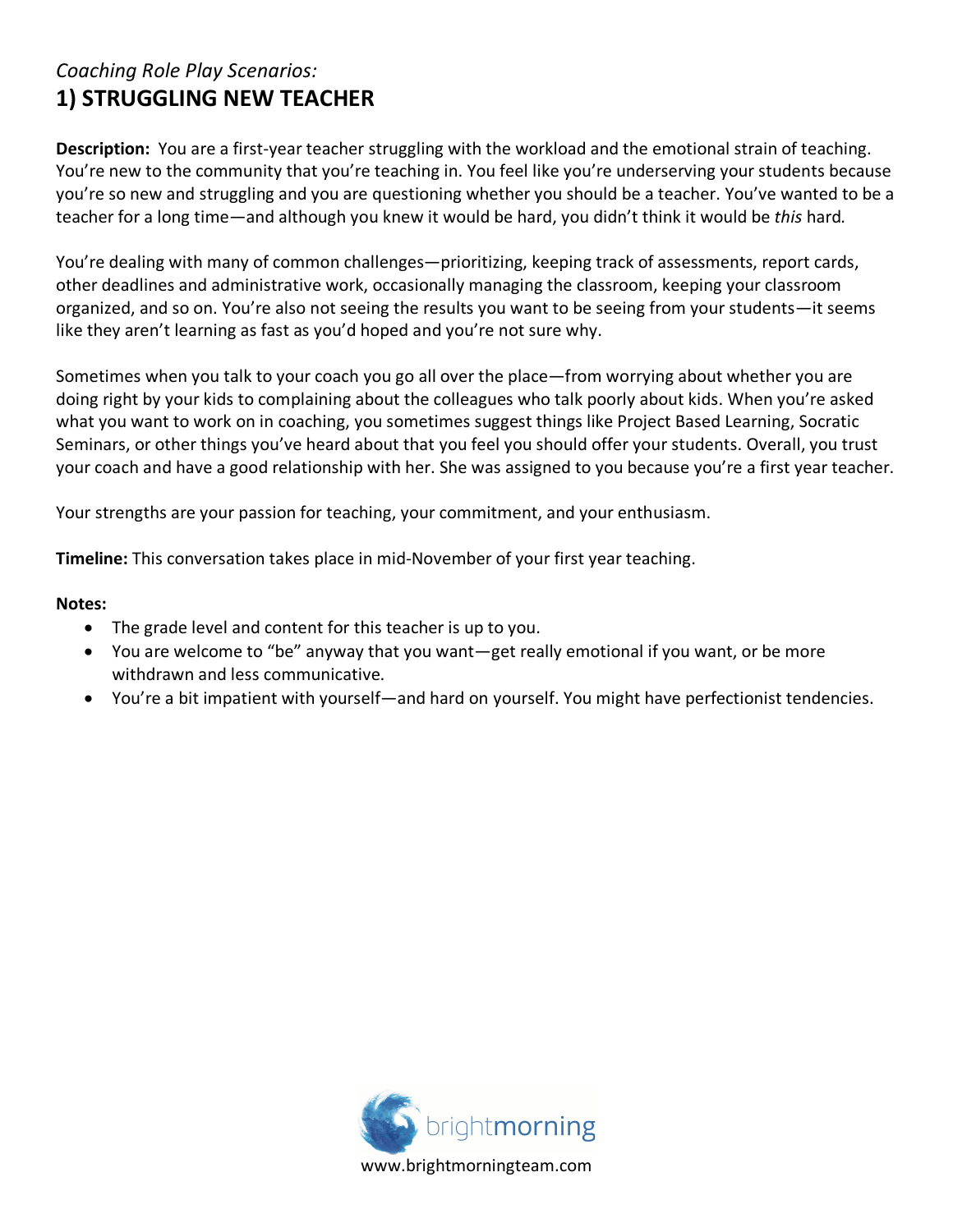# *Coaching Role Play Scenarios:* **2) THE "EVERYTHING IS GREAT!" TEACHER**

**Description:** You've been teaching elementary school for 17 years and you have a somewhat traditional, but high functioning classroom. You still give spelling tests on Fridays, you do a lot of textbook based reading and teaching, and you are suspicious of all of these new strategies that teachers are using. Students are compliant, you don't deal with behavior issues, and enough students pass your class (although that's also because of how you grade--which isn't based on mastery of standards).

Sometimes you feel like you should know what others are talking about when they reference things like "sheltered instruction" or "AVID strategies" and you feel embarrassed that you don't. You are masking a number of knowledge and skill gaps in your practice. The student population in your district has shifted in the last decade and there are small groups of EL students now.

You don't feel like you need or want coaching. It was assigned to you because everyone in the school gets coaching at some point during the year. You're very friendly to your coach, but you don't implement the things you two talk about. You're not really interested in reflecting on your own practice. You feel uncomfortable with having the coach observe you.

Your strengths are that you have deep knowledge of the community, you have a lot of relationships with students and parents, and you have persevered through many changes in the district. You're still there. That counts. You're also organized and have developed many strong, basic routines. You could mentor new teachers—but no one has ever asked you to.

**Timeline:** This conversation takes place in September.

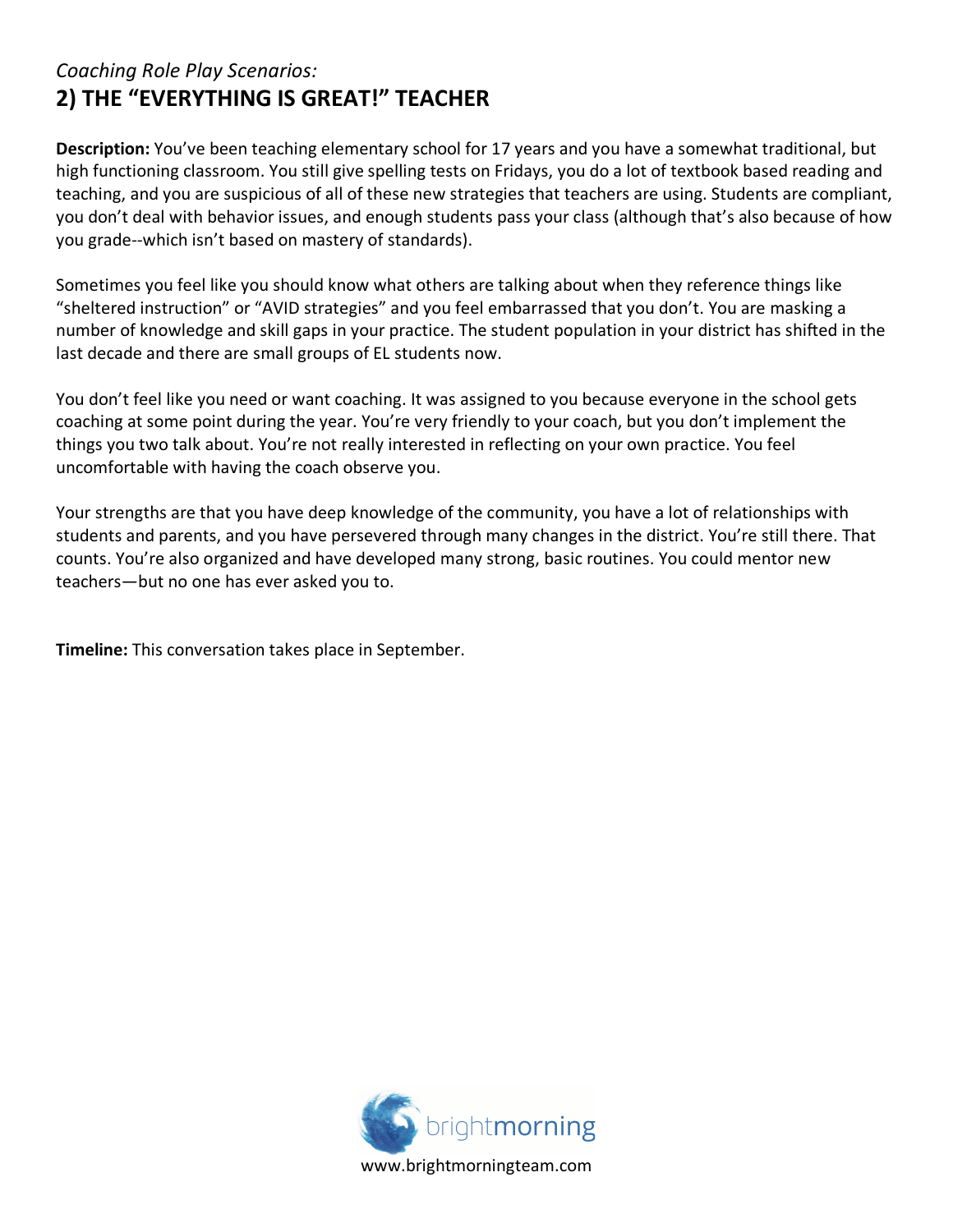# *Coaching Role Play Scenarios:* **3) TEACHER WITH DEFICIT MINDSET**

**Description:** You have been teaching for 3 years in a community that is different (racially & socioeconomically) from the one that you were raised in. You describe yourself as having high expectations for kids. You set big goals for student growth and you share those with your class. Your classroom is organized, instruction is very structured and routine, and you have developed strong routines for assessment.

You are definitely the one doing the heavy cognitive lifting in this class—although you purport to value rigor. The tasks that students are given are low on Blooms and Webb's Depth of Knowledge. There's a lot of memorization (Example: "They just have to memorize the multiplication tables!") The content that they explore is also often low in relevance to students and as a result, there's often low student engagement. There may be compliance, but not engagement.

Your coach was assigned to work with you on incorporating strategies to support English Learners. You meet every other week.

Frequently when talking with your coach, you use the phrase "these kids" coupled with some kind of deficit reference. For example, when your coach suggested that you incorporate discussion structures, you said, "Well, that might work for the kids in Ms. T's class, but these kids need much more structure. They can't handle it when I loosen up."

Your strengths are that your classroom is organized, instruction is very structured and routine, and you have developed strong routines for assessment. You also do have a value around rigor and high expectations.

**Timeline:** This conversation takes place in January of your third year teaching.

- The grade level and content for this teacher is up to you. You choose what grade level/content you are teaching.
- You are a bit arrogant—or convinced that what you are doing is right. You feel that you have the answers and knowledge about what kids need. You might get irritated if I push on what you're saying.

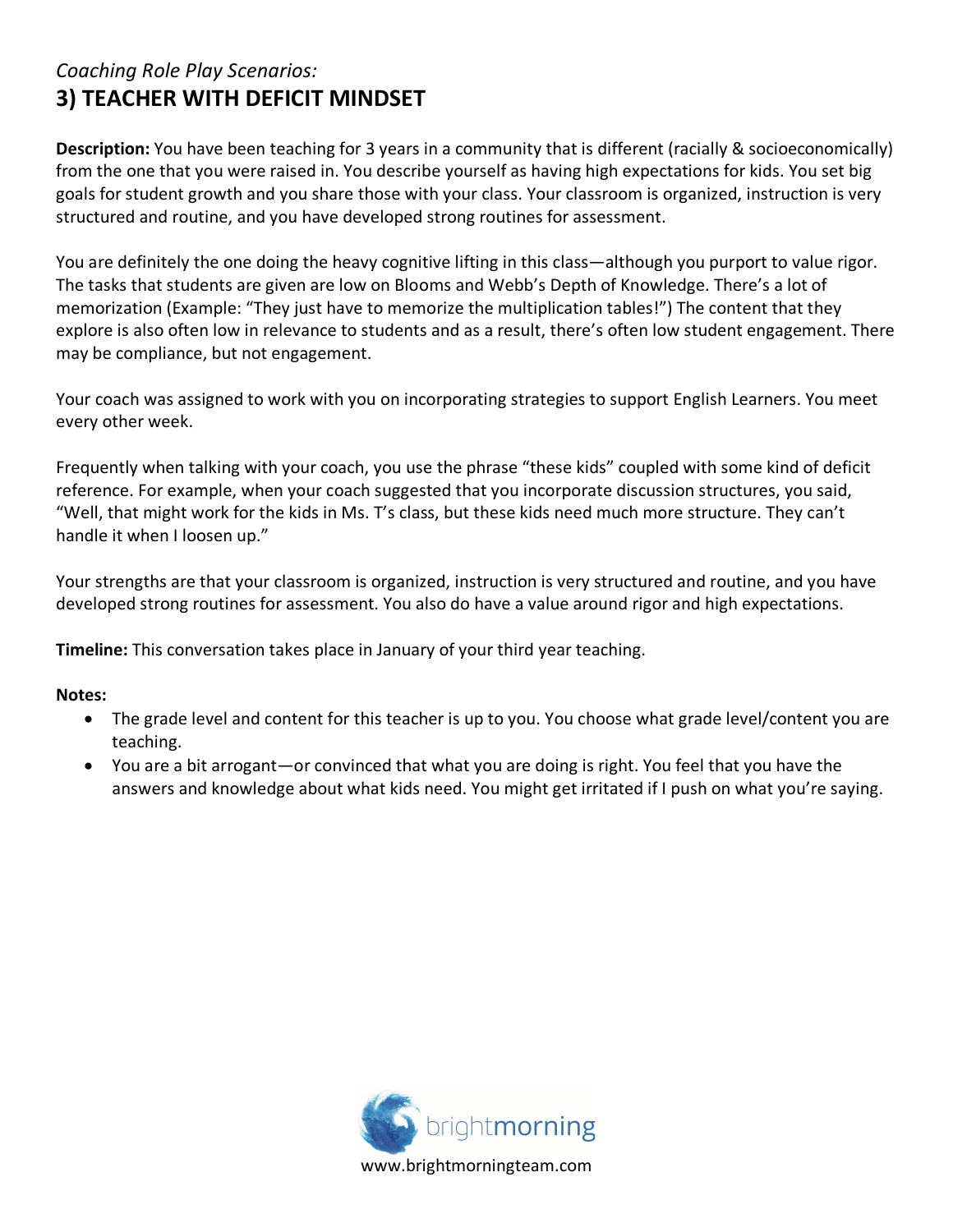# *Coaching Role Play Scenarios:* **4) DISEMPOWERED TEACHER**

**Description:** Every time you turn around there's something new—and now it's coaching, which is supposed to solve every problem in your school. You've been teaching for eight years and you've done a good job in spite of constantly changing administrations, two new superintendents, new standards, new assessments, and so on. The latest set of administrators have launched a whole slew of new programs and initiatives—in fact, they announced that your school has 12 "top priority" goals for this school year.

You feel like a victim—of unprepared and naïve administrators; of the dysfunctional district; of federal education policy. You feel like you have a lot of experience, you know what your kids need, you know what works—and you feel like your experience and expertise isn't listened to. You're not enthusiastic about coaching—it's not what your school needs (it needs to focus on student behavior, you believe). Students are out of control, admin isn't paying attention to the right things, and you have no control over what goes on. You feel powerless and are starting to feel hopeless.

Your coach is supposed to work with teachers on integrating technology and supporting English Learners—the district received a grant to fund coaching in these two areas. You feel like this is a waste of time and resources.

Your strengths are that you've stuck through a lot of changes, you do care about kids—and once really loved teaching.

**Timeline:** This conversation takes place in October.

- The grade level and content for this teacher is up to you. You choose what grade level/content you are teaching.
- When portraying this teacher, you are welcome to "be" anyway that you want—you could get really emotional if you want, or you could be more withdrawn and less communicative. You are welcome to cry or get mad at the coach.